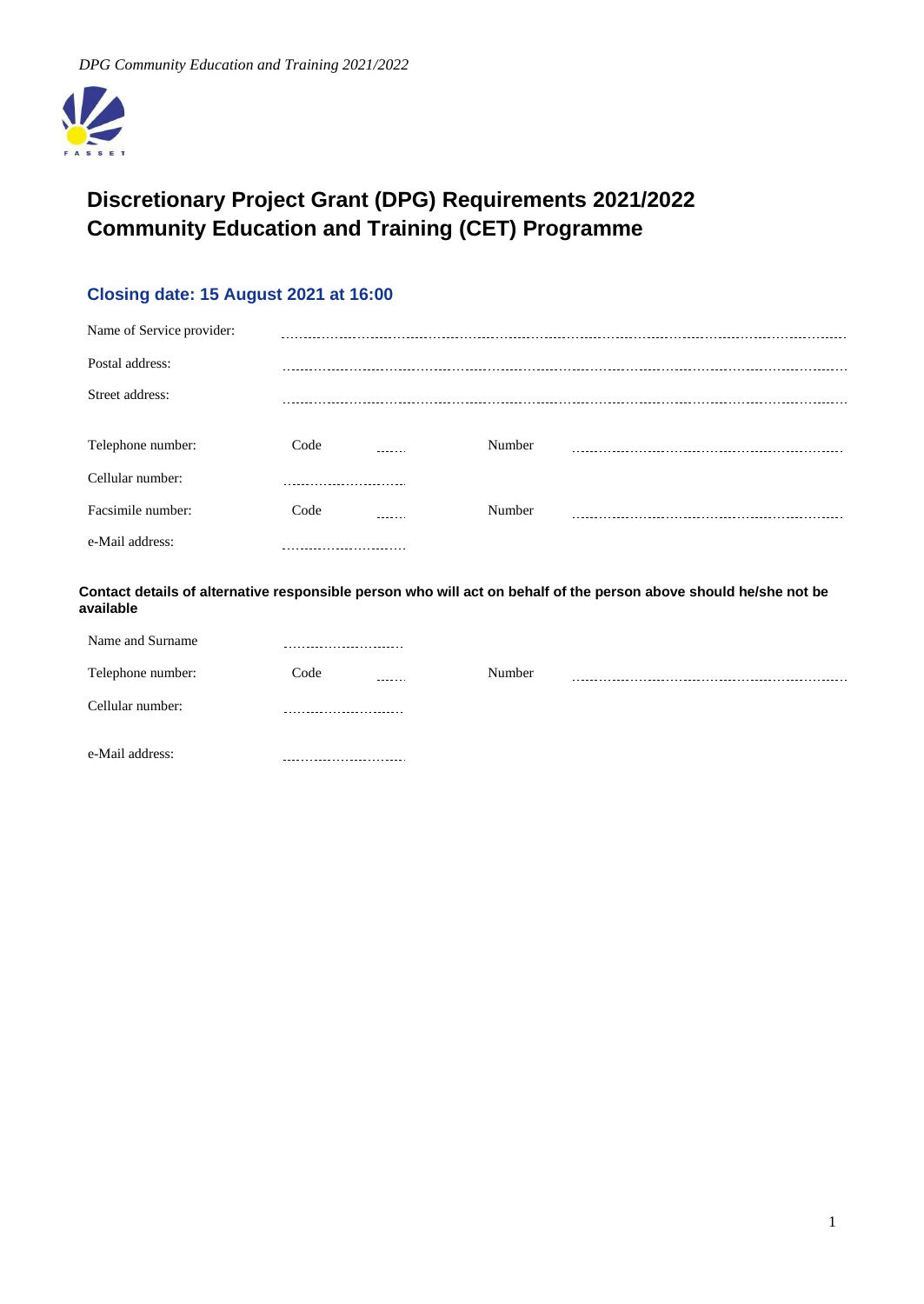# **1. COMPLIANCE REQUIREMENTS**

1.1 As public entity, FASSET has both the obligation and the responsibility to ensure that it spends the public money, with which it is entrusted in a manner that meets governments requirements. Consequently, Grant Applicants are required to adhere to the compliance requirements as listed in this section.

# **Fraud and Corruption**

1.2 All grant applicants are to take note of the implications of contravening the Prevention and Combating of Corrupt Activities Act, 2004 (No 12 of 2004) and any other applicable act.

### **B-BBEE Certificate, Tax Clearance Certificate and Central Supplier Database (CSD) Report**

- 1.3 All grant applicants are to provide a B-BBEE status level certificate and the Tax Clearance Certificate (SARS pin) on request once FASSET has granted provisional approval;
- 1.4 Grant applicants will be assessed based on the compliant requirements with the BBBEE and tax compliance. FASSET reserves its right to award or not to award to applicants with BBBEE level status above level 4.

#### **Independent Grant Submission**

1.5 Grant applicants must complete and sign the Certificate of Independent Grant Submission, which can be found in Annexure. The signed certificate must be included in the grant submission. The purpose of the certificate is to prevent potential collusion amongst applicants.

#### **DEADLINE DATE AND MODE OF GRANT SUBMISSION**

- 1.6 All applications must be submitted to the following e-mail address: dg@FASSET.org.za. It must be noted that FASSET **will not accept any physical submissions.**
- 1.7 The submission due date is **Friday, 13 August 2021 at 16:00**
- 1.8 Grant applications received by FASSET after the closing date shall not be considered
- 1.9 Grant Applicants must submit a Project Proposal which contains, at minimum:
	- 1.9.1 Experience of Grant Applicant;
	- 1.9.2 Technical Approach / Methodology;
	- 1.9.3 Resources; and
	- 1.9.4 Pricing schedule with clear breakdown of each cost item. FASSET reserves the right to query a pricing schedule as part of the evaluation process.
- 1.10 The Skills development priorities specifically targeting transformation groups including Blacks, women, and people with disabilities. To ensure alignment with national imperatives and key stakeholders, FASSET will adopt DHET's criteria regarding the beneficiaries of its programmes to benefit being**: 85% Blacks, 54% women and 4% disabled.**

#### **2 GRANT CRITERIA (Terms of Reference)**

The grant criteria should *please* be read *carefully* and adhere to, to minimize grant queries (where applicable). The following criteria are applicable to this grant:

# **Description: Community Education and Training Colleges that achieve the following:**

Unemployed learners to obtain knowledge and skills which contribute to their ability to become economically active through a non-pivotal learning intervention.

# **2.1 OVERALL OBJECTIVES AND SCOPE**

- 2.1.1 FASSET requires the services of Community Education Training Colleges institutions to facilitate existing accredited skills programs (e.g. debtors' clerks, financial literacy, entrepreneurial programs).
- 2.1.2 Skills development interventions through partnership with SETA and Community Education and Training Colleges with FASSET.
- 2.1.3 CETs registered with Department of Higher Education and Training (DHET) identified must demonstrate readiness to commence training in 2021/22
- 2.1.4 The proposed intervention should be designed for unemployed community members of all ages.
- 2.1.5 The programme should be completed within 12 months.
- 2.1.6 Allocation may cover learning materials and transportation
- 2.1.7 Learner stipend may be provided at R1 500 per learner a month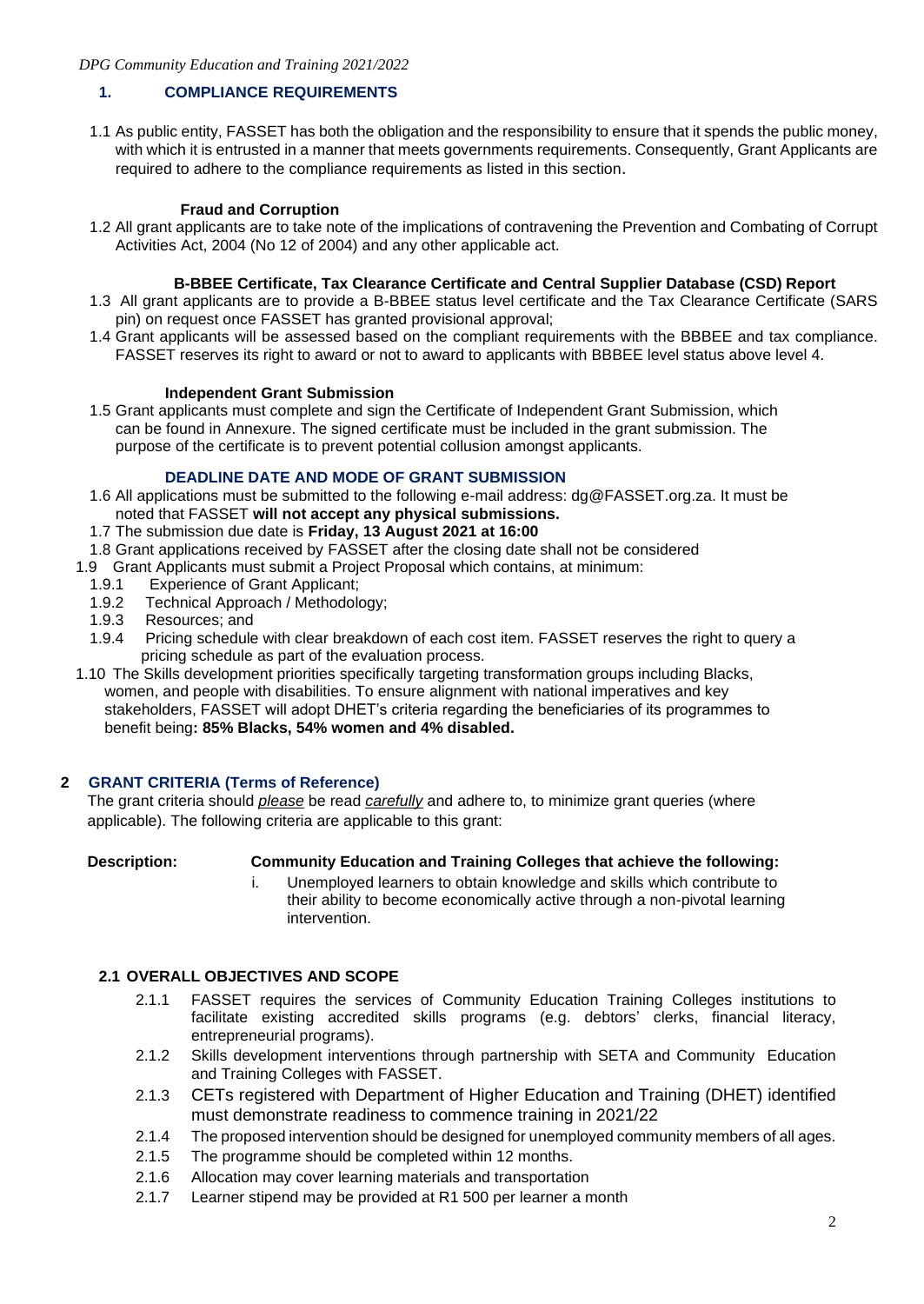#### *DPG Community Education and Training 2021/2022*

- 2.1.8 Funding will be capped at R20 000 per learner.
- 2.1.9 FASSET will provide tools of trade for each learner, therefore the capped amount of R20 000 excludes tools of trade.
- 2.1.10 The Grant Applicant will be responsible to:
	- 2.1.10.1Select and recruit learners that are financially needy and with the necessary potential to succeed. Learners that are funded by other institutions are not eligible to participate in the programme.
	- 2.1.10.2Select and recruit learners who meet the pre-set minimum criteria as determined by the academic institution;
	- 2.1.10.3Selection must be completed in February 2022 and all learner's documentation to be submitted to FASSET before 1 March 2022.
- 2.1.11 If the Grant Applicant is submitting programmes that will run concurrently, a different proposal must be submitted.
- 2.1.12 The programme must achieve a 70% throughput rate. Failure to meet this objective will result in a penalty on the project management fee.

# **Project Reporting Requirements**

2.1.13 Grant applicants will be required to present information on a monthly and quarterly basis, as per the Department of Higher Education and Training (DHET) and FASSET requirements. The required information includes but is not limited to:

2.1.13.1 Copies of learner agreements;

2.1.13.2 Copies of learner IDs;

2.1.13.3 Copies of results achieved;

2.1.13.4 Confirmation of programme completion;

2.1.13.5 Full learner contact details.

# **3. EVALUATION PROCESS**

- 3.1 Should a grant applicant achieve a functionality score that is 50% or less, the grant application will be rejected.
- 3.2 Should a grant applicant receive a functionality score between 51% and 69%, FASSET might engage with the applicant on the grant application.
- 3.3 All grant applications that receive a functionality score of more than 70% will be recommended for adjudication.
- 3.4 **Grant applicants should indicate if this is the first time proposing such a project.**

#### **Table 1: Evaluation Criteria and Weights for Determining Functionality Scores**

|                     | <b>Functionality Scoring</b><br><b>Determinants</b>                                                                                        |               |     |
|---------------------|--------------------------------------------------------------------------------------------------------------------------------------------|---------------|-----|
| <b>Total Points</b> |                                                                                                                                            |               | 100 |
|                     | <b>Experience of the grant applicant</b>                                                                                                   |               | 30  |
|                     | Experience with project management, mentoring and general student<br>support in either CET programme                                       |               |     |
|                     | 1.1.1<br>Grant applicant's experience in project managing or overseeing<br>academic qualification programmes in CET institution            |               |     |
|                     | 1.1.2<br>Grant applicant's experience with mentoring.<br>Grant applicant's experience with general student support<br>1.1.3                |               |     |
|                     | <b>Scoring Criteria</b>                                                                                                                    | <b>Points</b> |     |
|                     | Grant applicant has demonstrated a minimum of 5 years<br>and above experience in managing training programmes of<br>this nature.           | 5             |     |
|                     | Grant applicant has demonstrated a minimum of 3 to 5 years'<br>experience in managing training programmes of this nature                   | 3             |     |
|                     | Grant applicant has demonstrated a minimum of 1to 3<br>years' experience in managing training programmes of this<br>nature                 |               |     |
|                     | Grant applicant has demonstrated zero or no years of<br>experience in managing training programmes and project<br>managing of this nature. | 0             |     |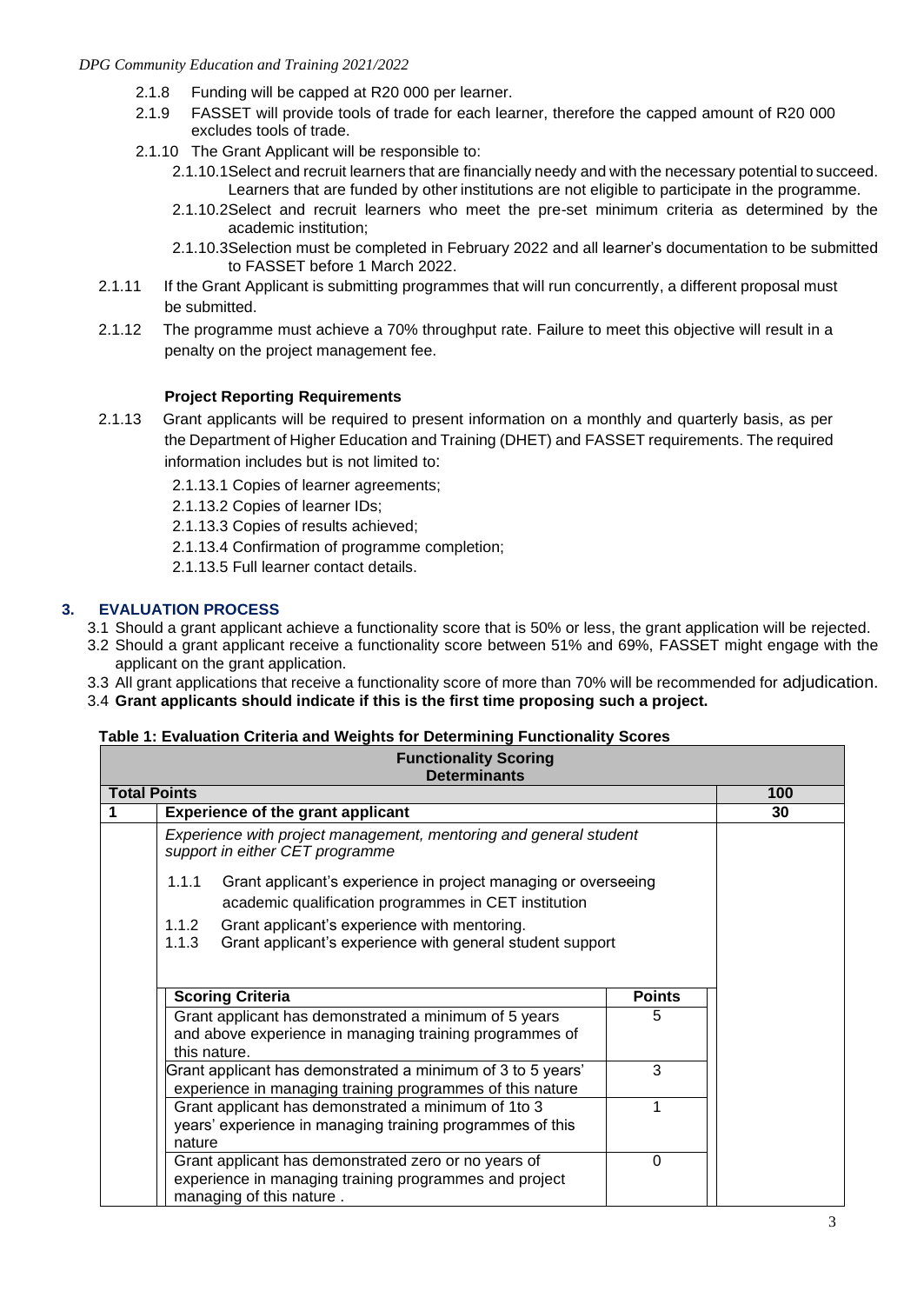|                          | Technical Approach and Project Plan Methodology                                                                             |               | 30 |
|--------------------------|-----------------------------------------------------------------------------------------------------------------------------|---------------|----|
|                          | Details of the problem statement in CET                                                                                     |               |    |
|                          | Grant applicants must:                                                                                                      |               |    |
| 2.3.1                    | Define the problem statement and provide an overview of                                                                     |               |    |
|                          | trends / statistical research to support the problem statement.                                                             |               |    |
| 2.3.2                    | Provide details of possible causes of the problem and factors                                                               |               |    |
|                          | that impact on learner success.                                                                                             |               |    |
| 2.3.3                    | Provide details of "at risk" learners.                                                                                      |               |    |
| 2.4                      | <b>Learners from Rural Areas</b>                                                                                            |               |    |
| 2.4.1                    | Indicate how the proposed strategy and plan includes                                                                        |               |    |
|                          | consideration of the inclusion of learners from rural areas.                                                                |               |    |
| 2.5                      | Details of the proposed solution:                                                                                           |               |    |
|                          | Grant applicants must:                                                                                                      |               |    |
| 2.5.1                    | Provide an overview of the proposed solution. Where                                                                         |               |    |
|                          | applicable details of how the problem was addressed in the                                                                  |               |    |
|                          | past must be provided.                                                                                                      |               |    |
| 2.5.2                    | Present a sufficiently detailed project plan for how the proposed                                                           |               |    |
|                          | solution will be implemented.                                                                                               |               |    |
| 2.5.3<br>2.5.4           | Provide the recruitment and selection criteria and methodology.<br>Provide proposed learner numbers                         |               |    |
|                          | Provide reasoning with respect to the feasibility of the project.                                                           |               |    |
| 2.5.5                    | Provide details as to any similar past projects against which the                                                           |               |    |
|                          | proposed project has been benchmarked.                                                                                      |               |    |
| 2.5.6                    | Provide an assessment methodology, which must include                                                                       |               |    |
|                          | details of how to assist learners to achieve the pre-set                                                                    |               |    |
|                          | milestones, with respect to achieving a qualification or                                                                    |               |    |
| 2.5.7                    | designation.<br>Provide an assessment methodology that must include                                                         |               |    |
|                          | corrective actions (including academic mentoring) that will be                                                              |               |    |
|                          | taken, should learners fail to achieve the pre-set milestones.                                                              |               |    |
| 2.5.8                    | Provide for a comprehensive academic mentorship programme                                                                   |               |    |
|                          | for the duration of the project                                                                                             |               |    |
| 2.5.9                    | Indicate how a 70% throughput rate will be achieved.                                                                        |               |    |
| 2.5.10                   | Indicate any penalties and the implementation thereof, for                                                                  |               |    |
|                          | learners who fail to achieve the pre-set milestones.                                                                        |               |    |
| 2.5.11                   | Indicate the replacement or exit strategies in place.                                                                       |               |    |
| 2.5.12                   | Ensure that the project plan includes regular reporting to<br>FASSET on project progress, performance statistics, delivery, |               |    |
|                          | learner details, risk mitigation, continuous evaluation and a                                                               |               |    |
|                          | financial update.                                                                                                           |               |    |
| <b>Scoring Criteria</b>  |                                                                                                                             | <b>Points</b> |    |
|                          | Grant applicant had addressed all requirements specified in this                                                            | 5             |    |
| section in full details. |                                                                                                                             |               |    |
|                          | Grant applicant had addressed between two and three the                                                                     | 3             |    |
|                          | requirements specified in this section in full details.                                                                     |               |    |
|                          | Grant applicant had addressed only one of the requirements<br>specified in this section in full details.                    | $\mathbf{1}$  |    |
|                          | Grant applicant has not addressed the requirements specified                                                                | $\mathbf 0$   |    |
| in this section.         |                                                                                                                             |               |    |
|                          |                                                                                                                             |               |    |
|                          |                                                                                                                             |               |    |
|                          |                                                                                                                             |               | 10 |
| <b>Skills Identified</b> |                                                                                                                             |               |    |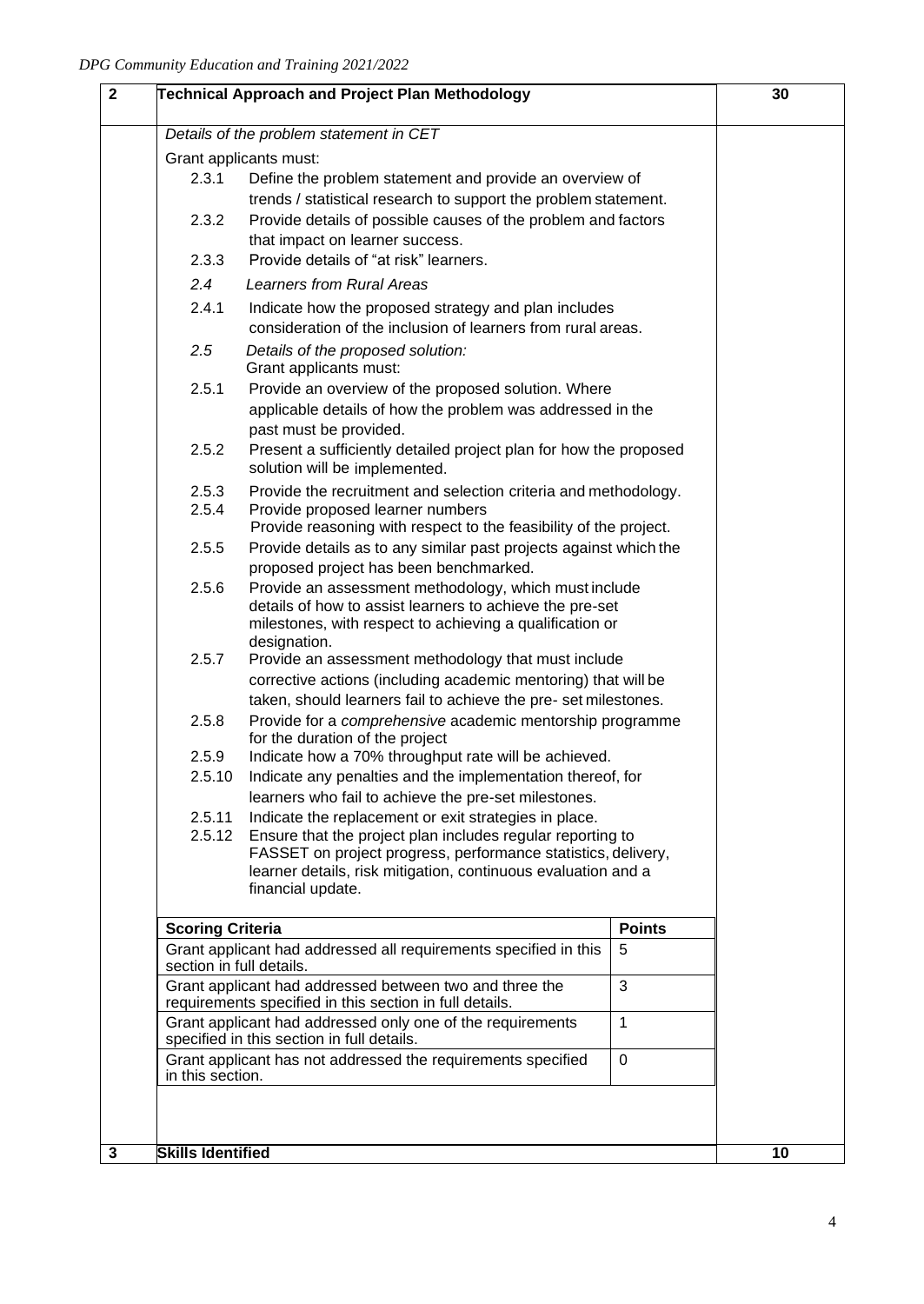|   | Grant applicants must:                                                                                                    |               |    |
|---|---------------------------------------------------------------------------------------------------------------------------|---------------|----|
|   | Indicate to which of FASSET's identified skills<br>3.1                                                                    |               |    |
|   | within the sector the proposed solution is linked.                                                                        |               |    |
|   | 3.2<br>Demonstrate how the proposed solution is linked to the identified                                                  |               |    |
|   | scarce skill                                                                                                              |               |    |
|   | <b>Scoring Criteria</b>                                                                                                   | <b>Points</b> |    |
|   | Grant applicant addressed all requirements specified in this                                                              | 5             |    |
|   | section in full details.                                                                                                  |               |    |
|   |                                                                                                                           |               |    |
|   | Grant applicant addressed only one of the requirements                                                                    | $\mathbf{1}$  |    |
|   | specified in this section in full details.                                                                                |               |    |
|   |                                                                                                                           |               |    |
|   | Grant applicant did not address the requirements specified in                                                             | $\Omega$      |    |
|   | this section.                                                                                                             |               |    |
|   |                                                                                                                           |               |    |
| 4 | <b>Experience of the Project Team</b>                                                                                     |               | 30 |
|   | Capacity to implement a programme of this size                                                                            |               |    |
|   | Grant applicants must:                                                                                                    |               |    |
|   | 5.1.1 Have appropriately qualified and relevant experienced resources                                                     |               |    |
|   | (i.e. CVs are relevant to the programme delivery, including                                                               |               |    |
|   | project management and support functions).                                                                                |               |    |
|   | 5.1.2 The team proposed has relevant expertise and experience. This                                                       |               |    |
|   | includes administrative staff; lecturers / trainers; and tutors. If                                                       |               |    |
|   | sub-contracting, the grant applicant must provide their (sub-                                                             |               |    |
|   | contractor's) minimum criteria for selection of lecturers/trainers                                                        |               |    |
|   | and tutors.                                                                                                               |               |    |
|   | 5.1.3 Have sufficient resources i.e. proportion of lecturers / tutors to                                                  |               |    |
|   | the number of learners proposed, is feasible.                                                                             |               |    |
|   | 5.1.4 The CVs provided include experience in course development and                                                       |               |    |
|   |                                                                                                                           |               |    |
|   | bursary management. If sub-contracting, the grant applicantmust                                                           |               |    |
|   | provide their minimum criteria for selection of lecturers/trainers                                                        |               |    |
|   | and tutors.                                                                                                               |               |    |
|   | 5.1.5 Provide references in individuals' CVs for the delivery of similar                                                  |               |    |
|   | programmes.                                                                                                               |               |    |
|   | 5.1.6<br>Evidence of past successful programme management is                                                              |               |    |
|   | presented (including the ability to achieve the desired throughput                                                        |               |    |
|   | rate).                                                                                                                    |               |    |
|   | The presence of Black African South African team members in your                                                          |               |    |
|   | response solution will be welcomed                                                                                        |               |    |
|   | <b>Scoring Criteria</b>                                                                                                   | <b>Points</b> |    |
|   | All CVs of the team proposed have appropriately qualified and                                                             | 5             |    |
|   | relevant experienced and majority are Black South Africans<br>team members. Their CVs have references for the delivery of |               |    |
|   | CET Non-PIVOTAL programme.                                                                                                |               |    |
|   | Sixty percent of the attached CVs have appropriately qualified                                                            | 3             |    |
|   | and relevant experience for the delivery of CET Non-PIVOTAL                                                               |               |    |
|   | programme.                                                                                                                |               |    |
|   | Thirty percent of the attached CVs have appropriately qualified                                                           | $\mathbf{1}$  |    |
|   | and relevant experience for the delivery of CET Non-PIVOTAL                                                               |               |    |
|   | programme.                                                                                                                |               |    |
|   | No experienced reflected in CVs of proposed team.                                                                         | $\mathbf 0$   |    |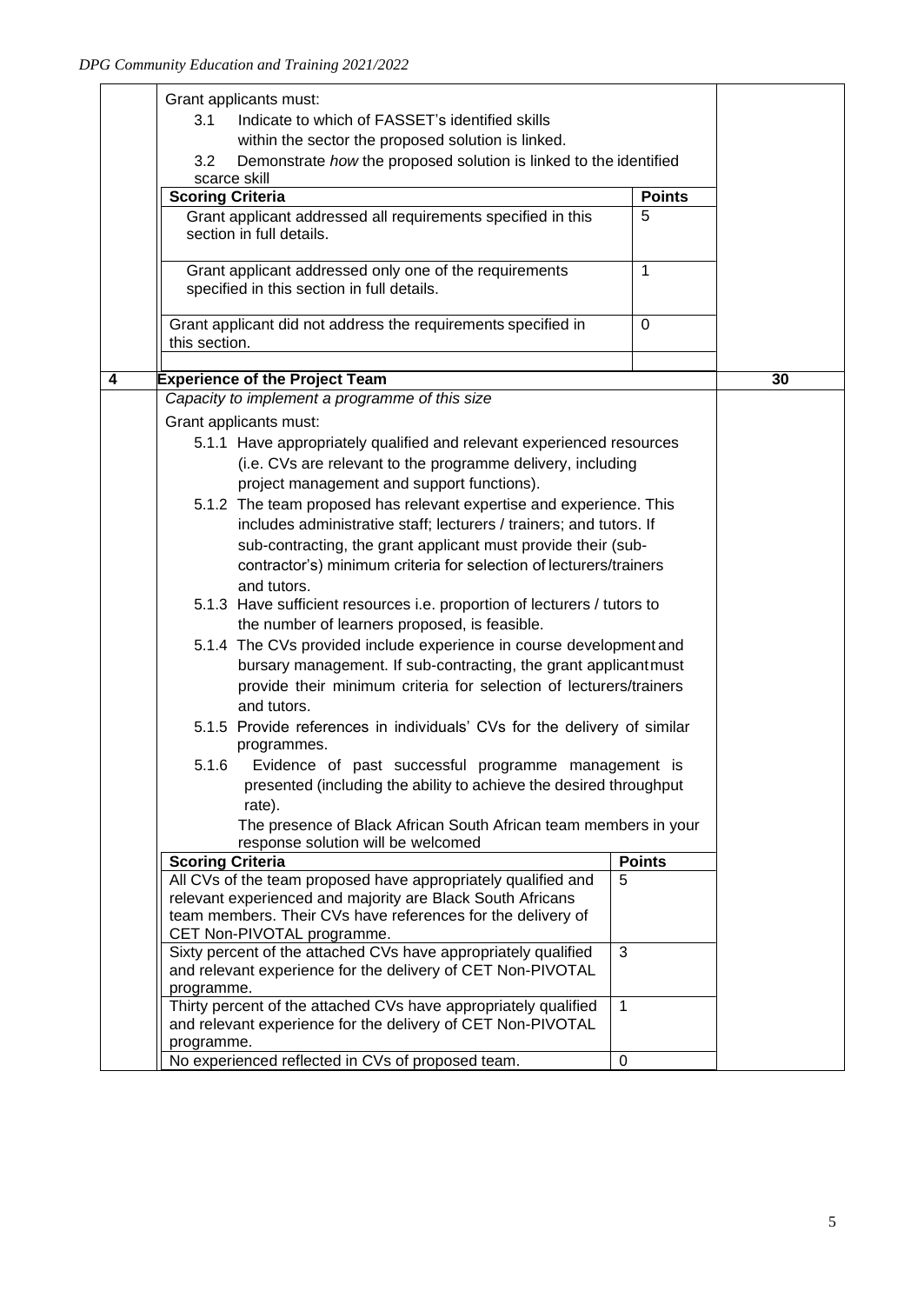#### **Annexure B: Certificate of Independent Grant Submission**

|    | the undersigned, in submitting the                                                                                                                                                                                                                                                                                          |
|----|-----------------------------------------------------------------------------------------------------------------------------------------------------------------------------------------------------------------------------------------------------------------------------------------------------------------------------|
|    | Discretionary Project Grant Application                                                                                                                                                                                                                                                                                     |
|    | for the contract of the contract of the contract of the contract of the contract of the contract of the contract of the contract of the contract of the contract of the contract of the contract of the contract of the contra<br>o do hereby make the following                                                            |
|    | statements that I certify to be true and complete in every respect.                                                                                                                                                                                                                                                         |
|    | I, certify that on behalf of:                                                                                                                                                                                                                                                                                               |
|    | Name of Grant Applicant:                                                                                                                                                                                                                                                                                                    |
| 1. | I have read and understood the contents of this Certificate of Independent Grant Submission<br>(Certificate).                                                                                                                                                                                                               |
| 2. | I understand that the accompanying Discretionary Project Grant Application (Grant Application) will<br>be rejected if this certificate is found not to be true and complete in every respect.                                                                                                                               |
| 3. | I am authorized by the Grant Applicant to sign this Certificate and to submit the accompanying Grant<br>Application on behalf of the Grant Applicant.                                                                                                                                                                       |
| 4. | Each person whose signature appears on the accompanying Grant Application has been authorised<br>by the Grant Applicant to determine the terms of and to sign the Grant Application on behalf of the<br>Grant Applicant.                                                                                                    |
| 5. | For the purposes of this Certificate and the accompanying Grant Application, I understand the word<br>"competitor" shall include an individual or organisation, other than the Grant Applicant, whether or not<br>affiliated with the Grant Applicant, who:                                                                 |
|    | 5.1.1.<br>Has been requested to submit a Grant Application;<br>Could potentially submit a Grant Application based on their qualifications, abilities or<br>5.1.2.<br>experience;<br>and<br>Provides the same services as the Grant Applicant and/or is in the same line of business as<br>5.1.3.                            |
|    | The Grant Applicant.                                                                                                                                                                                                                                                                                                        |
| 6. | The Grant Applicant has arrived at the accompanying Grant Application submission independently from<br>and without consultation, communication, agreement, or arrangement with any competitor. However,<br>communication between partners in a joint venture or consortium <sup>1</sup> will not be construed as collusive. |
| 7. | In particular, without limiting the generality of paragraph 6 above, there has been no consultation,<br>communication agreement or arrangement with any competitor regarding:                                                                                                                                               |
|    | 7.1. Prices;<br>7.2. Geographical area where the service will be rendered (market allocation);                                                                                                                                                                                                                              |

- 7.3. Methods, factors or formulas used to calculate prices;
- 7.4. The intention or decision to submit, or not submit, a Grant Application;
- 7.5. The submission of a Grant Application does not meet the specification and condition of the Grant Application Requirements; or

Submitting a Grant Application with the intention not to have the grant approved.

 $1$  Joint Venture or Consortium means an association of persons for the purpose of combining their expertise, property, capital, efforts, skill and knowledge in an activity for the execution of a contract.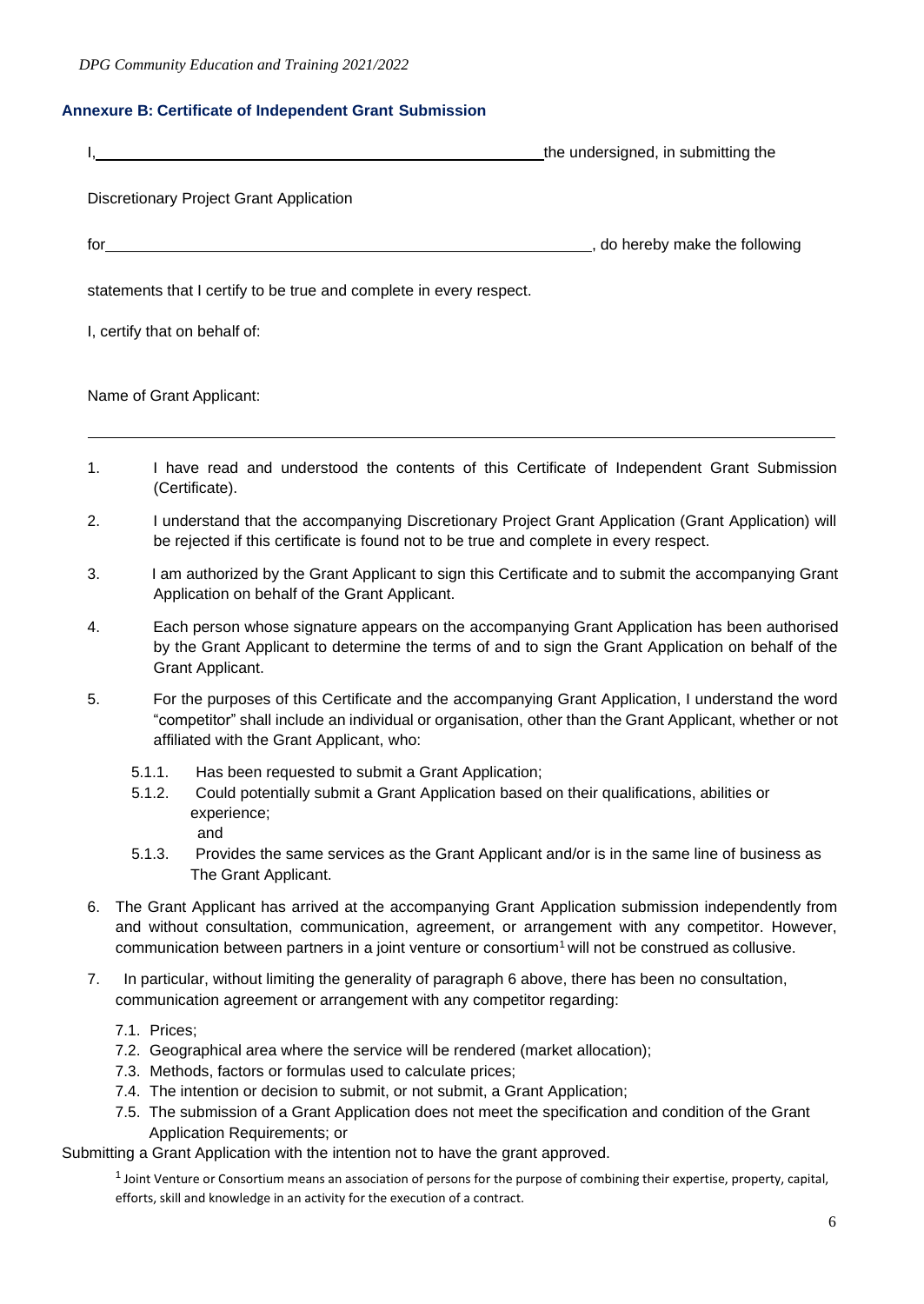- 8. In addition, there have been no consultations, communications, agreements or arrangement with any competitor regarding the quality, quantity, specification and conditions or delivery particulars of the services to which this Grant Application relates.
- 9. The terms of the accompanying Grant Application have not been and will not be disclosed by the Grant Applicant, directly or indirectly, to any competitor, prior to the date and time of the Grant Application opening or of the contract being awarded.
- 10. I am aware that, in addition and without prejudice to any other remedy provided to combat any restrictive practices related to Discretionary Project Grants and their related contracts, that are suspicious will be reported to the Competition Commission for investigation and possible imposition of administrative penalties in terms of section 59 of the Competition Act, No 89 of 1998 and/or may be reported to the National Prosecuting Authority (NPA) for criminal investigation and/or may be restricted from conducting business with the public sector for a period not exceeding ten (10) years in terms of the Prevention and Combating of Corrupt Activities

Act, No 12 of 2004 or any other applicable legislation.

Signature of Grant Applicant **Date** 

Position **Name of Grant Applicant** 

Name of Signatory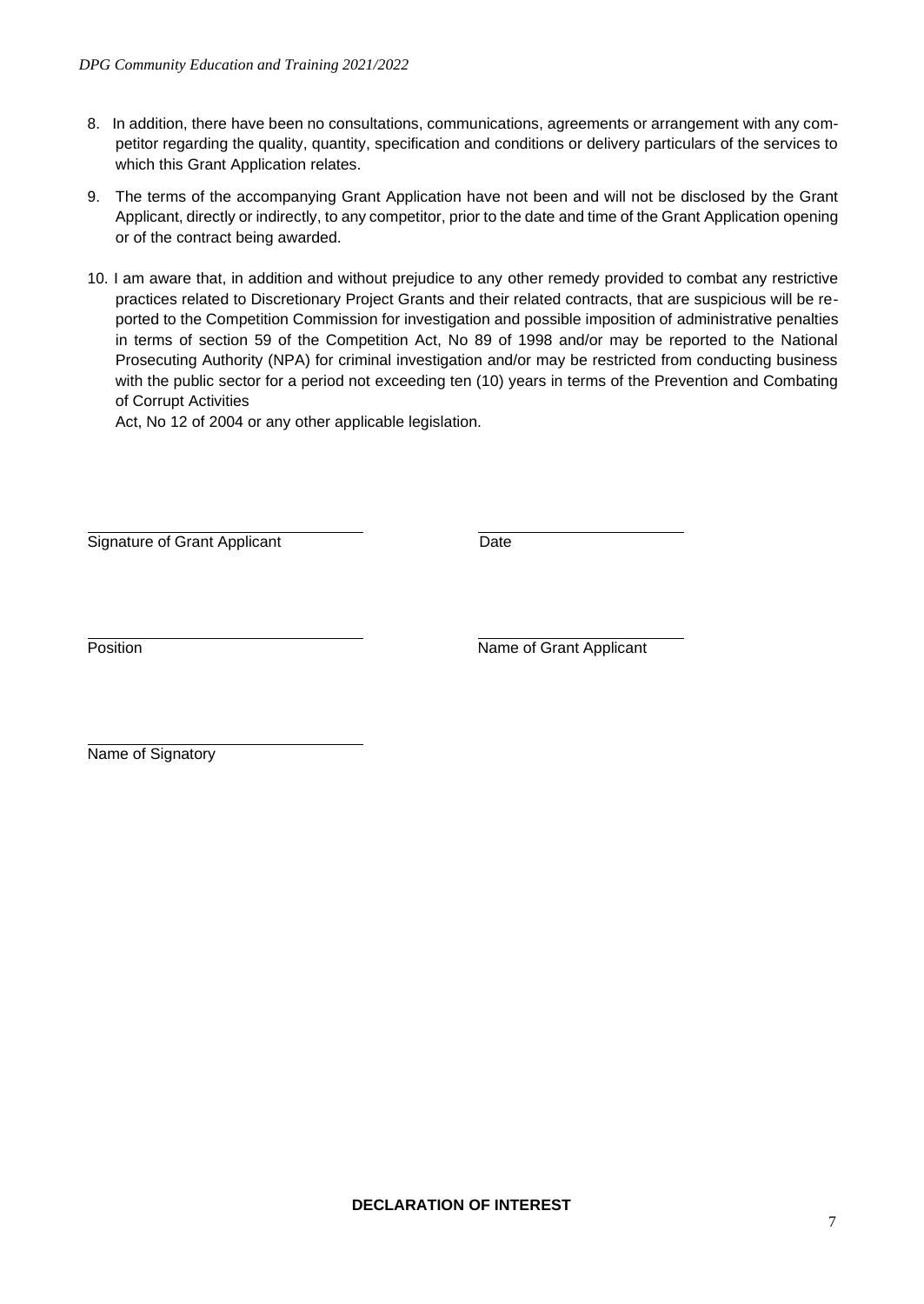- 1. Any legal person, including persons employed by the State<sup>1</sup>, or persons having a kinship with persons employed by the State, including a blood relationship, may make an offer or offers in terms of this grant (includes an advertised competitive grant application, competitive bid, limited bid or proposal or a written price quotation).
- 2. In view of possible allegations of favouritism, should the resulting grant application, or part thereof, be awarded to persons employed by the State, or to persons connected with or related to them, it is required that the grant applicant or his/her authorised representative declare his/her position in relation to the evaluating/ adjudicating authority where:
	- 2.1. The grant applicant is employed by the State; and/or
	- 2.2. The grant applicant is a Board member of FASSET and/or
	- 2.3. The legal person on whose behalf the grant application is signed, has a relationship with persons/a person who are/is involved in the evaluation and or adjudication of the bid(s), or where it is known that such a relationship exists between the person or persons for or on whose behalf the declarant acts and persons who are involved with the evaluation and or adjudication of the bid.
- 3. In order to give effect to the above, the following questionnaire must be completed and submitted with the bid.
	- 3.1.1 Full Name of grant applicant or his or her representative:
- 3.1.2 Identity Number:
- 3.1.3 Position occupied in the Company (director, trustee, shareholder<sup>2</sup>, member, etc):
- 3.1.4 Registration number of company, enterprise, close corporation, partnership agreement or trust:

#### 3.1.5 Tax Reference Number:

1 "State" means

- (a) Any national or provincial department, national or provincial public entity or constitutional institution within the meaning of the Public Finance Management Act, 1999 (Act No 1 of 1999);
- (b) Any municipality or municipal entity;
- (c) Provincial legislature;
- (d) National Assembly or the National Council of Provinces;
- (e) Parliament.

Shareholder" means a person who owns shares in the company and is actively involved in the management of the enterprise or business and exercises control over the enterprise.

3.1.6 VAT Registration Number:

3.1.7 The names of all directors/ trustees/ shareholders/ members, their individual identity numbers,tax reference numbers and, if applicable, employee/ PERSAL numbers must be indicated below: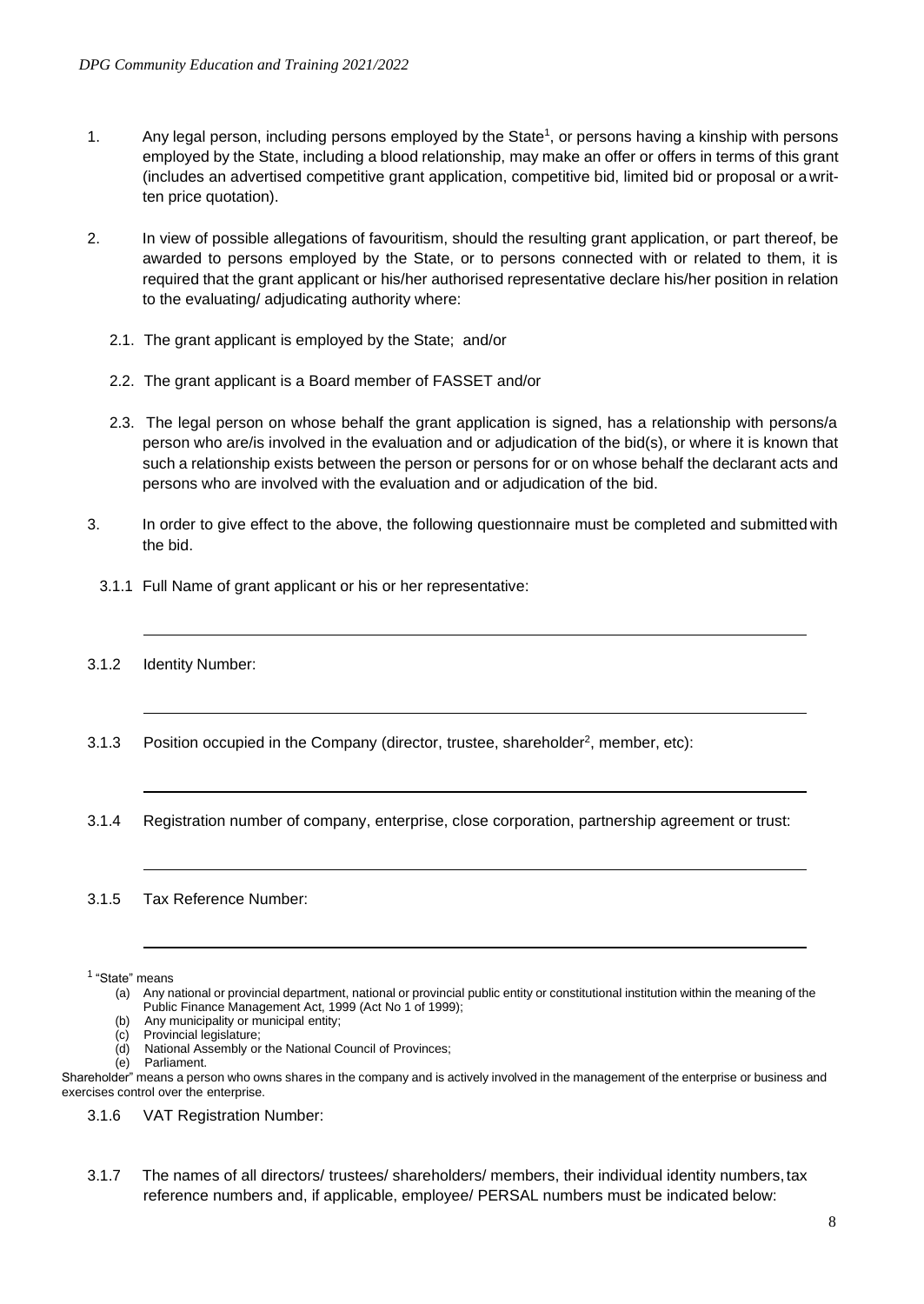3.2 Are you or any person connected with this grant application presently employed by the state?

| Yes |  |
|-----|--|
| No  |  |

- 3.2.1 If "Yes" was indicated, please furnish the following particulars:
- 3.2.1.1 Name of person/ director/ trustee/ shareholder/ member:
- 3.2.1.2 Name of State institution at which you or the person connected to the grant application is employed:
- 3.2.1.3 Position occupied in the State institution:
- 3.2.1.4 Any other particulars?
- 3.3 If you are presently employed by the state, did you obtain the appropriate authorisation to undertake remunerative work outside employment in the public sector?

| Yes |  |
|-----|--|
| No  |  |

3.3.1 If "Yes" was indicated, was proof of such authorization attached to the grant application

| Yes |  |
|-----|--|
| No  |  |

(Note: Failure to submit proof of such authorization, where applicable, may result in the disqualification of the grant application).

3.3.2 If "No" was indicated, please furnish reasons for non-submission of authorization.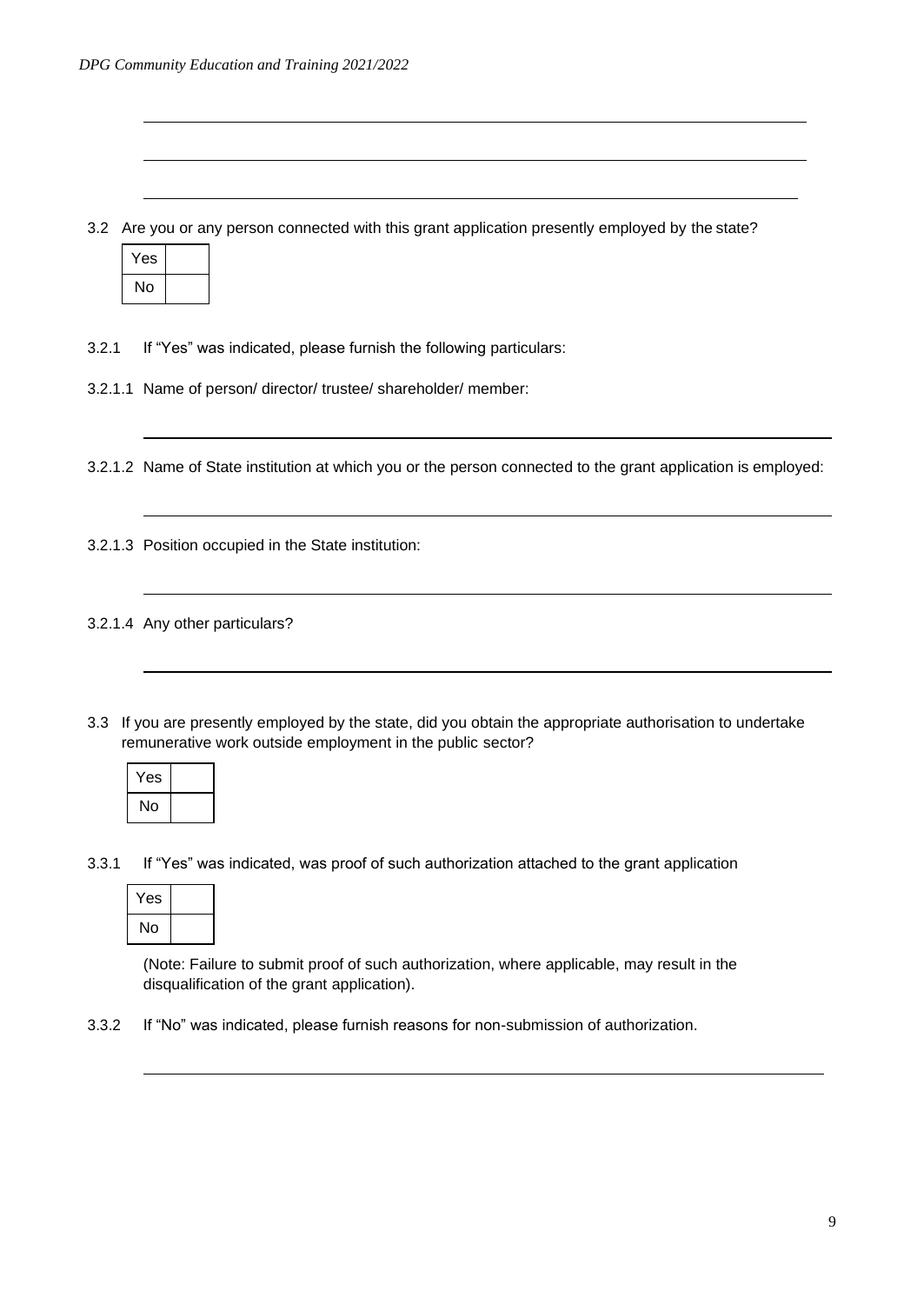3.4 Did you or your spouse, or any of the company's directors/trustees/ shareholders/ members or their spouses conduct business with the State in the previous twelve (12) months?

| Yes |  |
|-----|--|
| No  |  |

- 3.4.1 If "Yes" was indicated, please furnish the following particulars:
- 3.4.1.1 Name of person/ director/ trustee/ shareholder/ member:
- 3.4.1.2 Name of State institution at which you or the person connected to the grant application conducted business:

3.4.1.3 Any other particulars?

3.5 Do you, or any person connected with the grant application, have any relationship (family, friend, other) with a person employed by the State (Pty) Ltd and who may be involved with the evaluation and or adjudication of this grant application?

| Yes |  |
|-----|--|
| No  |  |

- 3.5.1 If "Yes" was indicated, please furnish the following particulars:
- 3.5.1.1 Name of person/ director/ trustee/ shareholder/ member:

#### 3.5.1.2 Any other particulars?

3.6 Are you, or any person connected with the grant application, aware of any relationship (family, friend, other) between any other grant application and any person employed by the State who may be involved with the evaluation and or adjudication of this grant application?

| 'es |  |
|-----|--|
| No  |  |

3.6.1 If "Yes" was indicated, please furnish the following particulars: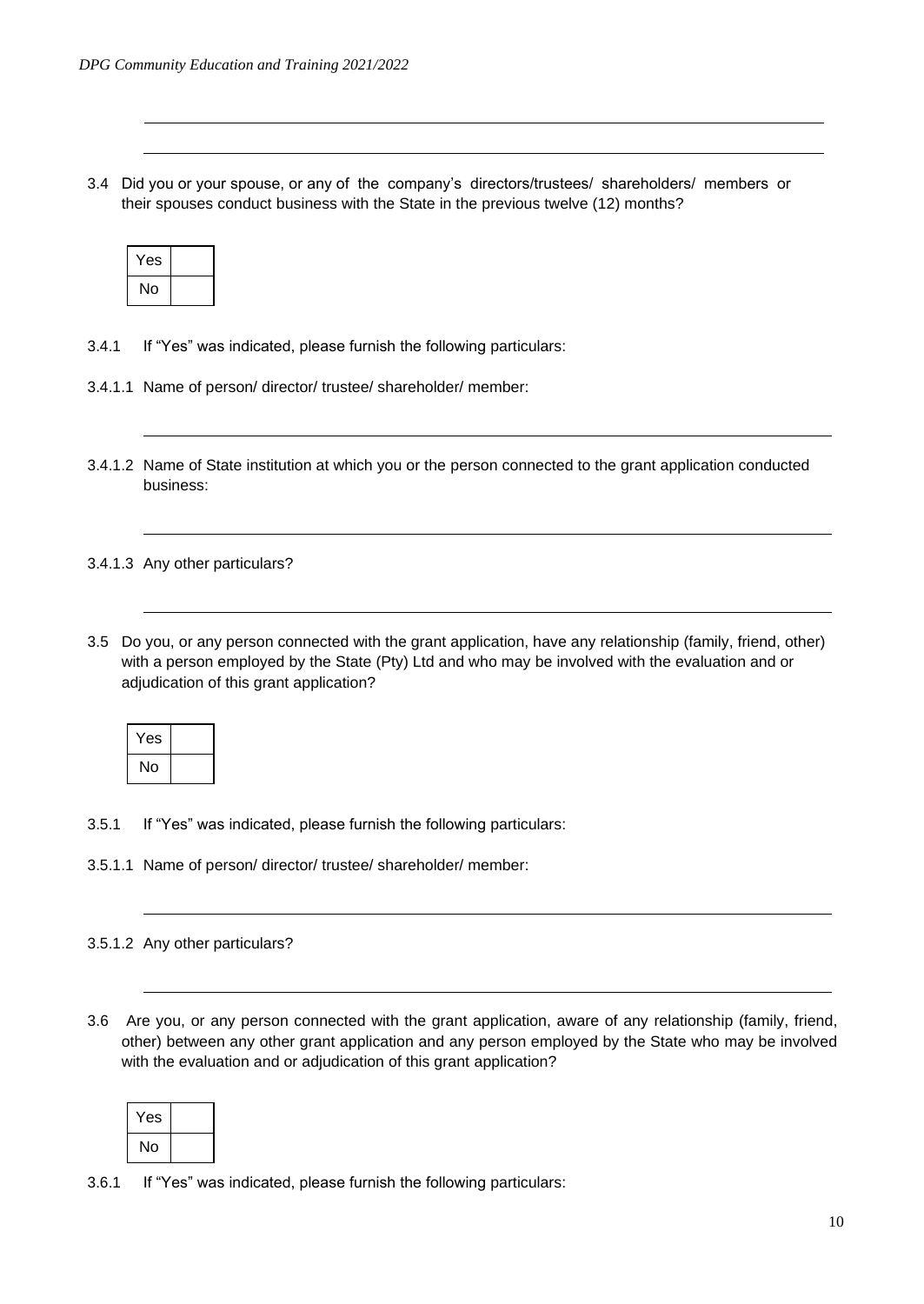3.6.1.1 Name of person/ director/ trustee/ shareholder/ member:

#### 3.6.1.2 Any other particulars?

3.7 Do you or any of the directors/trustees/shareholders/members of the company have any interest in any other related companies whether or not they are bidding for this contract?

| Yes |  |
|-----|--|
| No  |  |

- 3.7.1 If "Yes" was indicated, please furnish the following particulars:
- 3.7.1.1 Name of person/ director/ trustee/ shareholder/ member:

#### 3.7.1.2 Any other particulars?

4. Please complete the table below with the full details of directors/ trustees/ members/ shareholders. (Public Entities are excepted)

| <b>Full Name</b> | <b>Identity Number</b> | <b>Personal Income</b><br><b>Tax Reference No</b> | <b>State Employee</b><br><b>Number/ PERSAL</b><br><b>Number</b> |
|------------------|------------------------|---------------------------------------------------|-----------------------------------------------------------------|
|                  |                        |                                                   |                                                                 |
|                  |                        |                                                   |                                                                 |
|                  |                        |                                                   |                                                                 |
|                  |                        |                                                   |                                                                 |
|                  |                        |                                                   |                                                                 |
|                  |                        |                                                   |                                                                 |
|                  |                        |                                                   |                                                                 |
|                  |                        |                                                   |                                                                 |
|                  |                        |                                                   |                                                                 |
|                  |                        |                                                   |                                                                 |